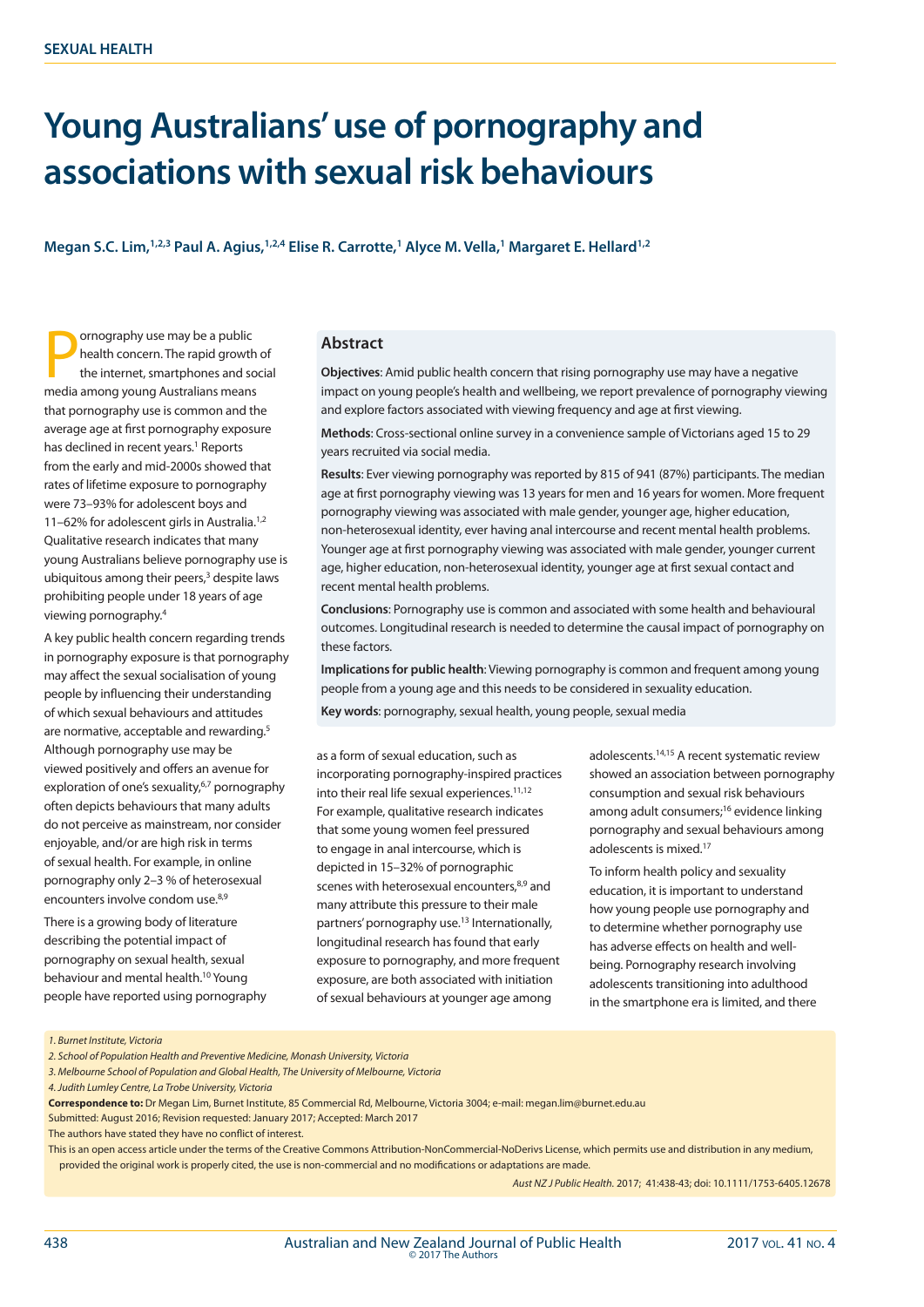have been no recent studies in the Australian context. There is a paucity of recent data available regarding age at exposure, frequency of exposure and modes used by young people to view pornography. This study reports the prevalence of pornography viewing in a convenience sample of young Australians. It explores the factors associated with pornography viewing frequency and age at first viewing and the extent to which salient factors in pornography consumption are moderated by gender. We hypothesise that more frequent and younger age at first viewing pornography are associated with sexual risk behaviour and that patterns and correlates of pornography viewing may differ by gender with young men being more likely to watch pornography and watch pornography more frequently.

# **Methods**

## *Design and sampling*

The study was a cross-sectional online survey with a convenience sample of Victorians aged 15–29 years, conducted in January to March 2015. Eligibility was assessed through self-reported month and year of birth and postcode. Recruitment utilised social media including paid advertisements on Facebook, directed at Victorians aged 15–29, and advertisements shared through the researchers' professional and personal networks. Advertisements did not mention pornography, but described the survey as being about sexual health. Participants completed an online questionnaire that covered the themes of demographics, sexual health and behaviour, and other health behaviours. The questionnaire was adapted from the 'Sex, Drugs, and Rock'n'Roll' study that has collected risk and health data from young people since 2005.18 Participants had the opportunity to win a gift voucher. Approval was granted by the Alfred Hospital Human Research Ethics Committee.

## *Measures*

Demographics included gender (male, female, transgender or other) and age, which was computed from month and year of birth. Participants reported the age at which they first experienced a range of sexual behaviours, or indicated that they had never engaged in that behaviour; these behaviours included touching a partner's genitals with their hands, being touched on your genitals by a partner's hand, giving oral sex, receiving

oral sex, vaginal sex (penis in vagina), and anal sex (penis in anus). Throughout this paper, we use the term 'sexual contact' to refer to any of these six behaviours, whereas 'sexual intercourse' refers only to vaginal or anal sex.

## *Outcomes*

Participants were asked four questions relating to viewing pornography; (no specific definition of pornography was provided in the questionnaire):

- • How old were you when you first saw pornography? (an option for never viewed was provided)
- In the last 12 months, how often did you view pornographic material? 'never', 'less than monthly', 'monthly', 'weekly' or 'daily/ almost daily'.
- • How did you usually view this? 'streamed/ downloaded on a mobile phone', 'streamed/downloaded on a computer', 'DVD', 'live webcam', 'magazines/books' or 'other'
- • With whom did you usually view this? 'with a partner', 'with friends', or 'on my own'

For analysis, 'weekly' and 'daily/almost daily' were combined as 'weekly or more'.

#### *Exposures*

The following factors were included in models, based on our hypotheses:

*Early sexual experience –* Those reporting first engaging in any of the sexual behaviours (listed above) at 15 years or younger were classified as having a young age at first sexual contact.

*Anal sex –* Ever experienced anal intercourse was treated as a binary variable.

*Sexual risk –* Risk of sexually transmitted infections (STI) was trichotomised to those with no, low or high risk; participants reporting sexual intercourse without using condoms with any of: new partners, casual partners or more than one partner in the past 12 months were classified as being at higher risk; those who had had sexual intercourse but always used condoms or only reported one regular partner in the past year were treated as low risk; participants not reporting any experience of sexual intercourse were considered not to be at risk. Those with no experience of sexual intercourse were treated as the reference in analyses.

*Mental health –* Participants were asked to respond yes or no to "In the last six months have you had any mental health problems? This includes any issues that you haven't spoken to a health professional about."

*Living situation –* Participants indicated who they lived with; this was dichotomised to those who lived with their partner or did not live with their partner.

*Education –* Participants indicated the highest level of education they had completed. This was dichotomised to any post-high school education or not.

*Sexual identity –* Participants indicated their sexual identity. This was dichotomised to heterosexual or gay, lesbian, bisexual, questioning, queer or other (GLBQQ+) sexual identity.

#### *Analysis*

Contingency table analyses were used to provide estimates of prevalence for demographic, health and sexual healthrelated risk behaviours and pornography viewing patterns.

#### *Frequency of current pornography viewing*

Correlates of current frequency of viewing pornography were determined using proportional odds logistic regression; both bivariate and multivariate (including all independent variables). To explore whether the effects for specific factors were moderated by gender, less constrained models with interaction terms were estimated in modelling. Where the proportional odds assumption was not met for specific factor effects in proposed models (i.e. the independent effects of a factor varied across levels of pornography viewing), generalised linear and latent mixed modelling (gllamm)<sup>19</sup> was used to specify covariate specific threshold logit regression models in order to relax the proportional odds constraint. Brant tests<sup>20</sup> and likelihood ratio tests between nested gllamm models (less constrained models relaxing the proportional odds assumption for selected factors) were used to provide statistical inference on whether data met the proportional odds regression assumption.

*Age at first pornography viewing* Correlates of age at first pornography viewing were determined using Cox proportional hazards regression, $21$  taking into account the inherent censoring in the data due to study participants who were yet to view pornography at the time of the survey. In addition to main effects, interaction terms were also estimated in these survival models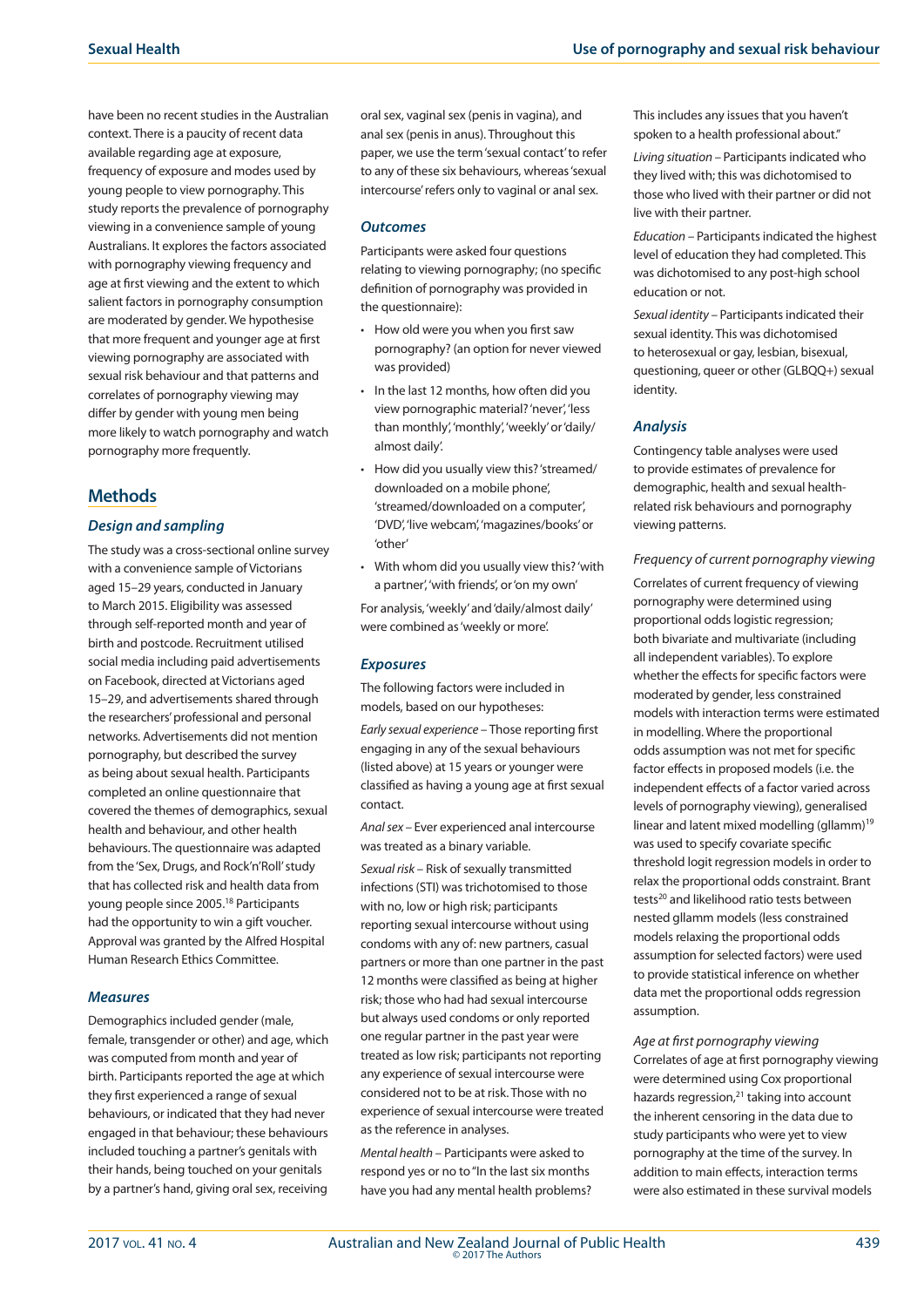to explore the extent to which effects were moderated by gender. Median age at first pornography viewing, sexual contact and sexual intercourse were also determined using this method.

A complete case approach was used in analyses where participants with missing data on any of the key exposure factors were excluded from analyses. All analyses were conducted using the Stata statistical package version 13.1.

# **Results**

Among the 1,001 people surveyed, nine identified as transgender or 'other' gender but were not included in analyses due to the small numbers in these groups. A further 26 participants did not respond to questions about pornography and 25 exhibited missing data on key covariates and were

 **Table 1: Sample socio-demographic, health and sexual risk behaviour characteristics: Count (n) and per cent (%) (n= 941).**

|                                          | n(%)     |
|------------------------------------------|----------|
| Gender                                   |          |
| Female                                   | 683 (73) |
| Male                                     | 258 (27) |
| Age group                                |          |
| $15 - 19$                                | 374 (40) |
| $20 - 24$                                | 348 (37) |
| $25 - 29$                                | 219 (23) |
| <b>Currently live with partner</b>       |          |
| Yρς                                      | 146 (16) |
| No                                       | 795 (84) |
| <b>Education</b>                         |          |
| Post high school education               | 635 (67) |
| No post-high school education            | 306 (33) |
| <b>Sexual identity</b>                   |          |
| Heterosexual                             | 728 (77) |
| $GLBQQ+$                                 | 213 (23) |
| Ever had any sexual contact              |          |
| Yes                                      | 804 (85) |
| Nη                                       | 137 (15) |
| <b>Ever had sexual intercourse</b>       |          |
| Yρς                                      | 710 (75) |
| No                                       | 231 (25) |
| Higher risk sexual behaviour             |          |
| (among sexually active)                  |          |
| Yes                                      | 230 (32) |
| No                                       | 480 (68) |
| <b>Ever had anal intercourse</b>         |          |
| Yes                                      | 277 (29) |
| No                                       | 664 (71) |
| Any mental health problem, past 6 months |          |
| Yes                                      | 509 (54) |
| No                                       | 432 (46) |

excluded from analysis. Those missing key covariate data did not significantly differ from those included in analysis on frequency of pornography viewing (*p*=0.555) or age at first pornography viewing (p=0.729).

Of the 941 participants included, 73% were female and the median age was 20 years (IQR 17-24) for women and 21 years (IQR 19-25) for men. Table 1 shows characteristics of respondents. Among 804 participants who reported ever having had any sexual contact with a partner, the median age at first sexual contact was 16 years (IQR 16-17) for women and 16 years (IQR 16-16) for men. Among 710 participants who reported ever having had sexual intercourse, the median age at first sexual intercourse was 17 years (IQR 17-18) for women and 18 years (IQR 17-18) for men.

Ever viewing pornography was reported by 815 (87%) participants. Male participants reported higher frequency of pornography viewing than female participants (Table 2). Most participants (n=629, 87%) usually watched pornography alone and most usually streamed or downloaded pornography onto a computer or phone. The median age at first pornography viewing was 13 years for male participants (95%CI=12-13) and 16 years for female participants (95%CI=16-16; *p*<0.001).

We compared participants' age at first viewing pornography with their age at first sexual contact. Forty-four (5%) participants reported never having viewed pornography or experienced any sexual contact, 536 (57%) had viewed pornography before any sexual contact, 80 (9%) experienced both at the same age, and 281 (30%) were younger at their first sexual contact compared to first pornography viewing.

Brant tests showed that the assumption of proportional odds for the specified model was not reasonable given the data (χ<sup>2</sup>(20)=50.3; *p*<0.001). Sexual risk  $(χ<sup>2</sup>(2)=11.8; p=0.003)$  and mental health (χ<sup>2</sup> (2)=5.7; *p*=0.05) factors exhibited nonproportional effects. This was supported statistically by likelihood ratio testing from gllamm modelling, which showed that a proportional odds regression model with partial relaxation of effect proportionality (i.e. for sexual risk and mental health factors) showed significantly better fit than the fully constrained model (LR  $\chi^2(6)$ =31.5; *p*<0.001). Hence, for sexual risk and mental health an unconstrained model was used.

Table 3 shows correlates of pornography viewing frequency using gllamm modelling. Female participants were markedly less likely to watch pornography frequently compared to male participants (AOR=0.02; 95%CI=0.01-0.12). Analyses showed that compared to heterosexual participants, those who were GLBQQ+ were three times more

| Table 2: Pornography viewing characteristics by sex: Counts (n) and per cent (%). | Female n (%) | Male n (%) | Total $n$ (%) |
|-----------------------------------------------------------------------------------|--------------|------------|---------------|
|                                                                                   | $n = 683$    | $n = 258$  | $n = 941$     |
| Ever viewed pornography                                                           | 558 (82)     | 257 (100)  | 815 (87)      |
| Among those who ever viewed pornography                                           | $n = 558$    | $n=257$    | $n = 815$     |
| Age first viewed                                                                  |              |            |               |
| 13 years or younger                                                               | 129(23)      | 176 (69)   | 305(37)       |
| 14 years or older                                                                 | 429 (77)     | 81(32)     | 510(63)       |
| Frequency of viewing in the 12 months prior to survey                             |              |            |               |
| Daily                                                                             | 23(4)        | 99 (39)    | 122(15)       |
| Weekly                                                                            | 105 (19)     | 117(46)    | 222(27)       |
| Monthly                                                                           | 139(25)      | 25(10)     | 164(20)       |
| Less than monthly                                                                 | 198 (35)     | 14(5)      | 212(26)       |
| Not at all                                                                        | 93 (17)      | 2(1)       | 95(12)        |
| Among those who viewed pornography in the past year                               | $N = 465$    | $N = 255$  | $N = 720$     |
| Most common mode of viewing pornography                                           |              |            |               |
| Stream/download on phone                                                          | 191(41)      | 84 (33)    | 275 (38)      |
| Stream/download on computer                                                       | 228 (49)     | 161(63)    | 389 (54)      |
| DVD/webcam/magazine/book                                                          | 17(4)        | 2(1)       | 19(3)         |
| Other/not stated/missing                                                          | 29(6)        | 8(3)       | 37(5)         |
| Who did they usually view with                                                    |              |            |               |
| Alone                                                                             | 386 (83)     | 243 (95)   | 629 (87)      |
| <b>With friends</b>                                                               | 13(3)        | 1(0)       | 14(2)         |
| With partner                                                                      | 63(14)       | 11(4)      | 74 (10)       |
| Other/not stated/missing                                                          | 3(1)         | 0(0)       | 3(0)          |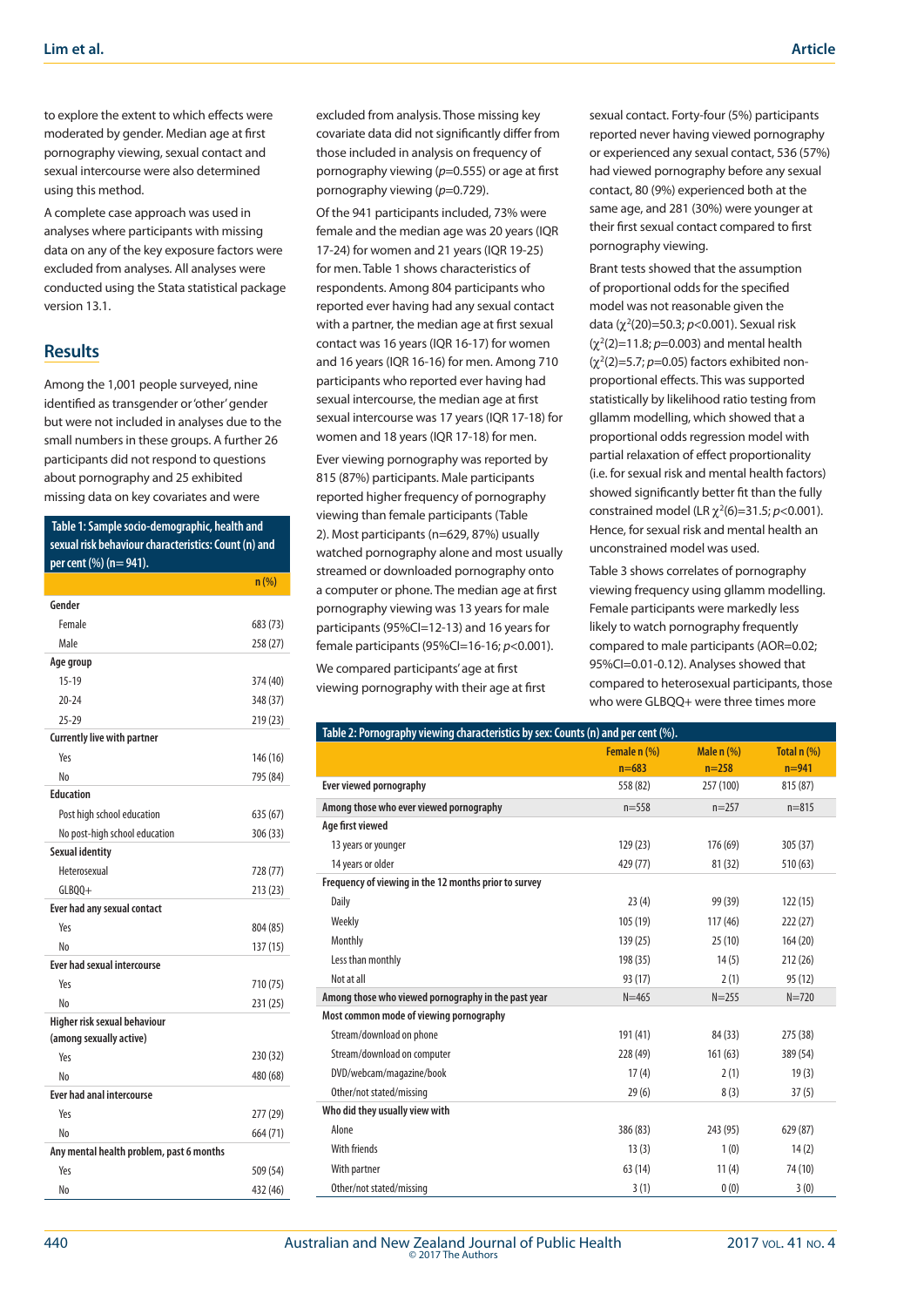likely to watch pornography more frequently (AOR=3.04; 95%CI=2.20-4.21); and those with post-secondary education were 48% more likely (AOR=1.48; 95%Cl=1.01-2.17) to view pornography more frequently than those with secondary education only. Those reporting an experience of anal sex were likely to watch pornography more frequently (AOR=1.50; 95%CI=1.09-2.06); however, estimation of an interaction between anal sex and gender (AOR=2.47; 95%CI=1.03- 5.90; Wald  $\chi^2(1)$ =4.14; *p*=0.042) showed this association was confined to women only (men: AOR=0.70, 95%CI=0.33-1.45; women: AOR=1.72, 95%CI=1.12-2.63). There was no significant interaction found between gender and sexual identity (Wald  $\chi^2(1)=2.29$ ; *p*=0.13) or gender and living situation (Wald χ2 (1)=0.17; *p*=0.68).

Compared to those who had never experienced sexual intercourse, sexually active participants considered to be engaging in low risk (AOR=1.91; 95%CI=1.23-2.98) or high risk (AOR=2.45; 95%CI=1.44-4.16) sexual behaviour were more likely to report watching pornography less than monthly, but there were no differences in odds of viewing pornography more frequently across these groups. Similarly, there was heterogeneity in effect of mental health problems across levels of pornography-viewing frequency. Compared to those with no reported history of mental health problems in the past six months, those reporting mental health problems during this period were 65% more likely to report watching pornography less than monthly (AOR=1.65; 95%CI=1.18-2.31) and 52% more likely to watch weekly or more often (AOR=1.52; 95%CI=1.06-2.18).

Table 4 shows correlates of age at first viewing pornography. In multivariable Cox regression, younger age at first pornography viewing was reported by participants who were male, currently younger, currently lived with a partner, had not completed high school, had a younger age at first sexual contact, and who reported a recent mental health problem. Those reporting GLBQQ+ sexual identity were also more likely to watch pornography from a younger age (AOR=1.25; 95%CI=1.05-1.48); however, estimation of an interaction between sexual identity and gender (AOR=2.08; 95%CI=1.43- 3.02; Wald  $\chi^2(1)$ =14.6;  $p$ <0.01)) showed this association was confined to women only (men: AHR=0.72, 95%CI=0.50-1.04; women: AOR=1.63, 95%Cl=1.34-1.99).

# **Discussion**

Viewing pornography was a common practice among young people in our sample, especially among young men. One hundred per cent of young men and 82% of young women had ever viewed pornography. The median age at first pornography viewing was 13 years for men and 16 years for women. Eighty-four per cent of young men and 19% of young women watched pornography on a weekly or daily basis. The nationally representative Second Australian Study of Health and Relationships, conducted in 2012–2013, did not include frequency or age of pornography viewing; however, it found that a lower proportion of young people had ever viewed pornography: 84% of men aged 16–19; 89% of men aged 20–29; 28% of women aged 16–19; and 57% of women aged

20–29.22 Other Australian studies suggest that the number of people recently exposed to pornography is increasing. In 2012–13, 63% of men and 20% of women aged 16 years and over had viewed pornographic material in the past year.23 In comparison, in 2001–02, 17% of men and 12% of women had visited a sex website on the internet.<sup>24</sup> The percentage of Australians viewing pornography before age 16 increased from 37% in the 1950s to 79% in the early 2000s.<sup>1</sup>

Women were less likely than men to watch pornography, watched less frequently, and first watched at an older age. This finding is consistent with US research that reported men are more likely to be exposed to online pornography at an earlier age than women.<sup>25</sup> While men were much greater consumers of pornography, it should be noted that among the 82% of young women who reported viewing pornography the majority (84%) usually watched alone and 22% watched at least weekly. This indicates that there are a significant number of young women who watch pornography regularly. Past research has shown that adolescent boys report more positive attitudes towards pornography than adolescent girls; however, girls have increasingly positive attitudes as they grow older.25

We found increased pornography viewing among GLBTIQQ+ young people; this is consistent with previous research.<sup>26,27</sup> This finding may reflect a lack of information in mainstream culture around nonheteronormative sexual behaviour, resulting in a need to access this information via pornography.28 For example, in a qualitative study of same-sex attracted adolescent boys,

**Table 3: Factors associated with pornography viewing frequency: proportional odds regression analyses from generalised linear and latent mixed modelling showing unadjusted (OR) and adjusted (AOR) odds ratios, 95% confidence intervals (95% CI) and probability values (***p***-values) (n=941)†.**

|                                                           | <b>Proportional odds</b> |                 |                          | <b>Unconstrained effects</b> |                   |                 |                     |                 |                     |                 |
|-----------------------------------------------------------|--------------------------|-----------------|--------------------------|------------------------------|-------------------|-----------------|---------------------|-----------------|---------------------|-----------------|
| <b>Factor</b>                                             |                          |                 | $<$ monthly              |                              | monthly           |                 | Weekly or $>$       |                 |                     |                 |
|                                                           | OR (95% CI)              | <i>p</i> -value | AOR (95% CI)             | <i>p</i> -value              | AOR (95% CI)      | <i>p</i> -value | <b>AOR (95% CI)</b> | <i>p</i> -value | AOR (95% CI)        | <i>p</i> -value |
| Female                                                    | $0.05(0.04-0.07)$        | < 0.001         | $0.03(0.02-0.05)$        | < 0.001                      |                   |                 |                     |                 |                     |                 |
| Age in years                                              | 1.21 (1.01-1.07)         | 0.006           | $0.97(0.92 - 1.02)$      | 0.227                        |                   |                 |                     |                 |                     |                 |
| Living with partner                                       | $0.74(0.55-1.00)$        | 0.048           | $0.76(0.51-1.12)$        | 0.167                        |                   |                 |                     |                 |                     |                 |
| Post high school education                                | $1.53(1.20-1.95)$        | 0.001           | $1.48(1.01 - 2.17)$      | 0.042                        |                   |                 |                     |                 |                     |                 |
| GLBQQ+ identity                                           | $2.10(1.62 - 2.73)$      | < 0.001         | $3.04(2.20-4.21)$        | < 0.001                      |                   |                 |                     |                 |                     |                 |
| First sexual contact <16 years                            | $1.17(0.93 - 1.48)$      | 0.176           | $1.11(0.84-1.49)$        | 0.454                        |                   |                 |                     |                 |                     |                 |
| Ever had anal intercourse                                 | 1.78 (1.40-2.27)         | < 0.001         | $1.50(1.09-2.06)$        | 0.013                        |                   |                 |                     |                 |                     |                 |
| Sexual risk behaviour                                     |                          |                 |                          |                              |                   |                 |                     |                 |                     |                 |
| No risk                                                   | $\overline{\phantom{a}}$ | ۰               | $\overline{\phantom{a}}$ | ۰                            | ref               |                 | ref                 | ٠               | ref                 | $\sim$          |
| Low risk                                                  | $\overline{\phantom{a}}$ | ۰               |                          | ۰                            | 1.92(1.23-2.98)   | 0.004           | $1.12$ (.73-1.71)   | 0.598           | $0.81(0.51-1.29)$   | 0.375           |
| High risk                                                 |                          |                 |                          | ٠                            | $2.45(1.44-4.16)$ | 0.001           | $0.86(0.53 - 1.42)$ | 0.564           | $0.74(0.43-1.28)$   | 0.283           |
| Mental health problem, past 6<br>months                   |                          | ۰               | ٠                        | $\overline{\phantom{0}}$     | 1.65 (1.18-2.31)  | 0.003           | $1.18(0.86 - 1.62)$ | 0.293           | $1.52(1.06 - 2.18)$ | 0.022           |
| $†$ Model cut-points - k1 = -3.49, k2 = -2.84, k3 = -1.80 |                          |                 |                          |                              |                   |                 |                     |                 |                     |                 |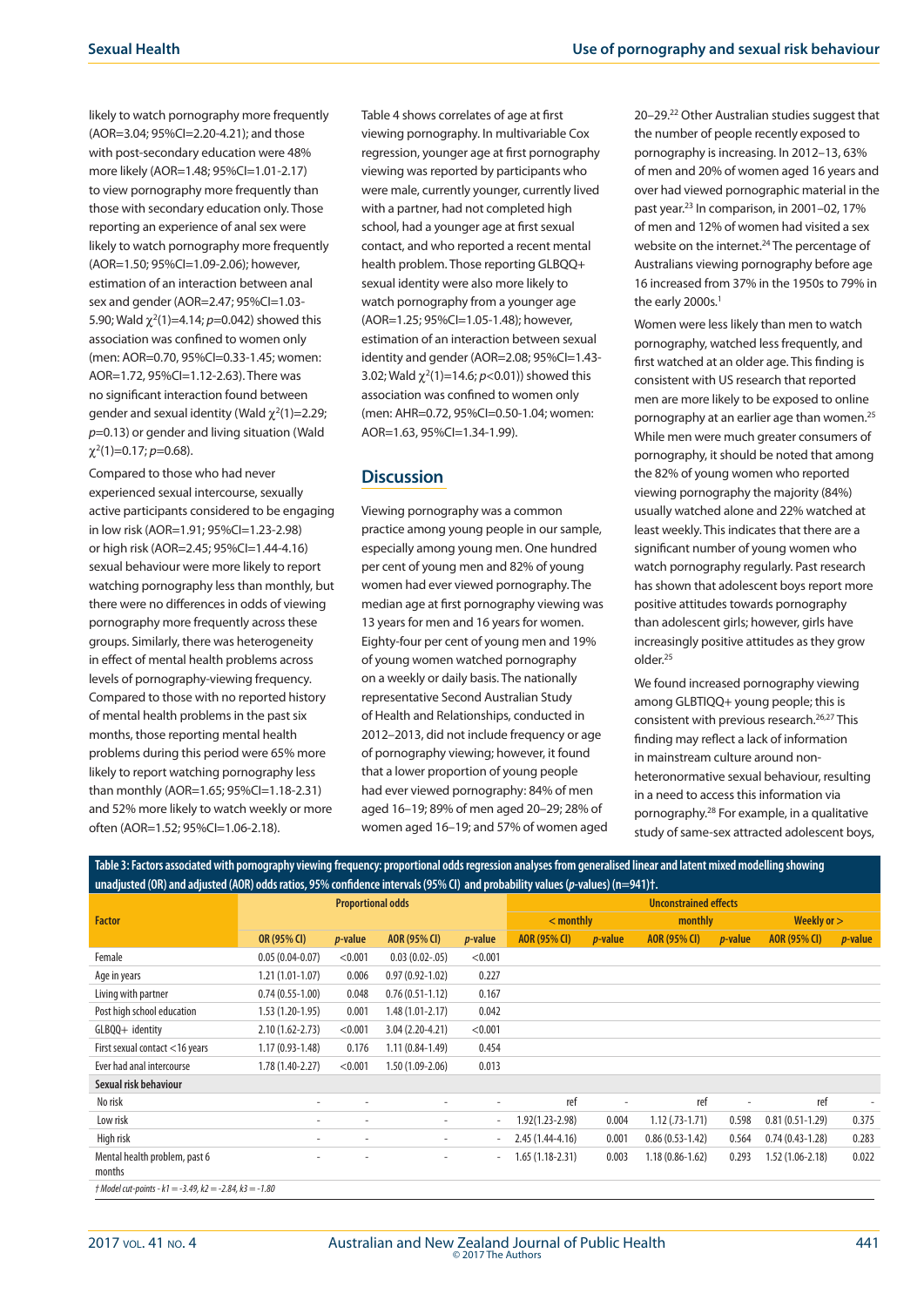participants reported using pornography to learn about sexual organs and function, the mechanics of same-gender sex, to learn about sexual performance and roles and to understand how sex should feel in terms of pleasure and pain.<sup>6</sup>

Among women, more frequent pornography use was associated with ever having had anal sex. Past research has found that some women find anal sex pleasurable; however, women report finding anal sex less pleasurable than men do overall.<sup>29</sup> In one qualitative study, women reported being pressured or coerced into anal sex by male partners who had seen anal sex in pornography.<sup>13</sup> It was interesting that in our study, an association between anal intercourse and pornography was found for female participants but not male participants. Possible explanations for this may be that women who are more interested in learning about different sexual practices or may be curious about trying anal sex are more likely to watch pornography; alternatively, women who watch pornography might be more likely to think that anal sex is expected of them by their male partners.

A systematic review of studies involving adult consumers found links between pornography consumption and unsafe sexual practices and higher numbers of sexual partners.<sup>16</sup> Evidence linking pornography and sexual behaviours among adolescents is mixed.17 Some studies of adolescents and young people have shown associations between pornography and more lifetime sexual partners.30,31 One study found an association between pornography and non-condom use for adolescent males, but not for females, as well as no association between pornography use and number of sexual partners or younger age of sexual debut.27 Other studies have found no correlation between pornography use and unprotected sex with casual partners.32 In the current study, we found no correlation between younger age at pornography viewing and recent sexual risk behaviour. We also found that compared to those who were sexually inexperienced, those who engaged in either low risk or high risk sexual behaviour had greater odds of watching pornography less than monthly compared to not viewing at all. Watching pornography more frequently (monthly, weekly or daily) was not associated with differences in sexual risk behaviour. Other studies have not investigated the correlation between sexual risk behaviour and different frequencies of viewing

**Table 4: Correlates of age of first pornography viewing: Cox proportional hazards regression analyses showing unadjusted (HR) and adjusted (AHR) hazard ratios, 95% confidence intervals (95% CI) and probability values** 

| (p-values).                          |                     |                 |                     |                 |
|--------------------------------------|---------------------|-----------------|---------------------|-----------------|
|                                      | <b>HR (95% CI)</b>  | <i>p</i> -value | <b>AHR (95% CI)</b> | <i>p</i> -value |
| Female                               | $0.26(0.22 - 0.31)$ | < 0.001         | $0.20(0.17-0.24)$   | < 0.001         |
| Age in years                         | $0.94(0.93-0.96)$   | < 0.001         | $0.92(0.90-0.95)$   | < 0.001         |
| Living with partner                  | $0.84(0.70-1.01)$   | 0.060           | $1.29(1.04-1.59)$   | 0.019           |
| Post high school education           | $0.66(0.57-0.77)$   | < 0.001         | $0.78(0.64-0.95)$   | 0.015           |
| GLBQQ+ identity                      | $1.34(1.15-1.57)$   | < 0.001         | $1.25(1.05-1.48)$   | 0.010           |
| First sexual contact <16 years       | $1.64(1.42 - 1.88)$ | < 0.001         | $1.55(1.33-1.82)$   | < 0.001         |
| Ever had anal intercourse            | $1.21(1.05-1.40)$   | 0.009           | $1.17(0.98-1.38)$   | 0.077           |
| Low risk sexual behaviour            | $0.95(0.80-1.14)$   | 0.595           | $1.08(0.87-1.33)$   | 0.494           |
| High risk sexual behaviour           | $1.11(0.91-1.35)$   | 0.312           | $1.16(0.91 - 1.48)$ | 0.226           |
| Mental health problem, past 6 months | 1.12 (0.97-1.28)    | 0.113           | $1.20(1.04-1.40)$   | 0.014           |

pornography, so further research is needed to understand whether viewing pornography less than monthly is an important threshold level for correlation with sexual behaviour. Discrepancies between studies may be due to differing populations, research designs, definitions, or inclusion of different measures of sexual risk behaviours.17

Young age at first sexual experience has been shown to have negative associations with ongoing sexual health.<sup>18,33</sup> Younger age at first sexual experience was associated with younger pornography viewing but not current frequency of viewing. Several cross-sectional studies support a relationship between pornography use and initiation of sexual behaviours at a younger age.<sup>22,34-36</sup> International longitudinal research has found that early exposure and frequent exposure to pornography are both associated with initiation of sexual behaviours at a younger age.14,15 However, this relationship may not be causal; it may be confounded by pubertal status and sensation seeking.

A correlation between poor mental health and frequent use of pornography has been previously noted. In a Swedish study, nearly 20% of daily pornography users had depressive symptoms, significantly more than infrequent users  $(12.6\%)$ .<sup>11</sup> Frequency of pornography use has been associated with negative affect. $37$  depression and stress among young men,<sup>38</sup> and depressive symptoms in young women.<sup>39</sup> Pornography exposure in younger children has been associated with short-term distress;<sup>40</sup> however, to our knowledge this is the first study to demonstrate an association between younger age of exposure and poor mental health in later life.

Other correlates of more frequent and younger initiation of pornography use included higher education levels and not living with a partner. People living with their partner may view pornography less frequently due to more frequent partnered sex, or possibly from less opportunity to privately view pornography.

# **Implications for public health**

The findings of this study have important implications for designing sexuality education. Results suggest that the majority of young people have viewed pornography and that almost all young men are frequently accessing pornography. Therefore, it is vital that pornography is addressed as part of high school sexuality education programs. Pornography is first watched from a young age, so age-appropriate educational programs need to be implemented from formative years of high school, if not sooner. Such programs should not be heteronormative, as our results show that those identifying as GLBQQ+ watched pornography more frequently and from a younger age. It should also not presume that young women will not watch or enjoy pornography. Education programs should address issues such as the prevalence and practice of heterosexual anal sex in the real world as opposed to in pornography. While pornography education programs are starting to emerge;  $41,42$  there has yet to be any research determining the effectiveness of this approach.10

Australian law prohibits people under 18 from viewing pornography;<sup>4</sup> however, our findings demonstrate that current laws and regulations are not preventing access from a young age. Interventions such as age verification software, internet filtering software and parental monitoring may play a role in reducing casual or accidental exposure to pornography, particularly among